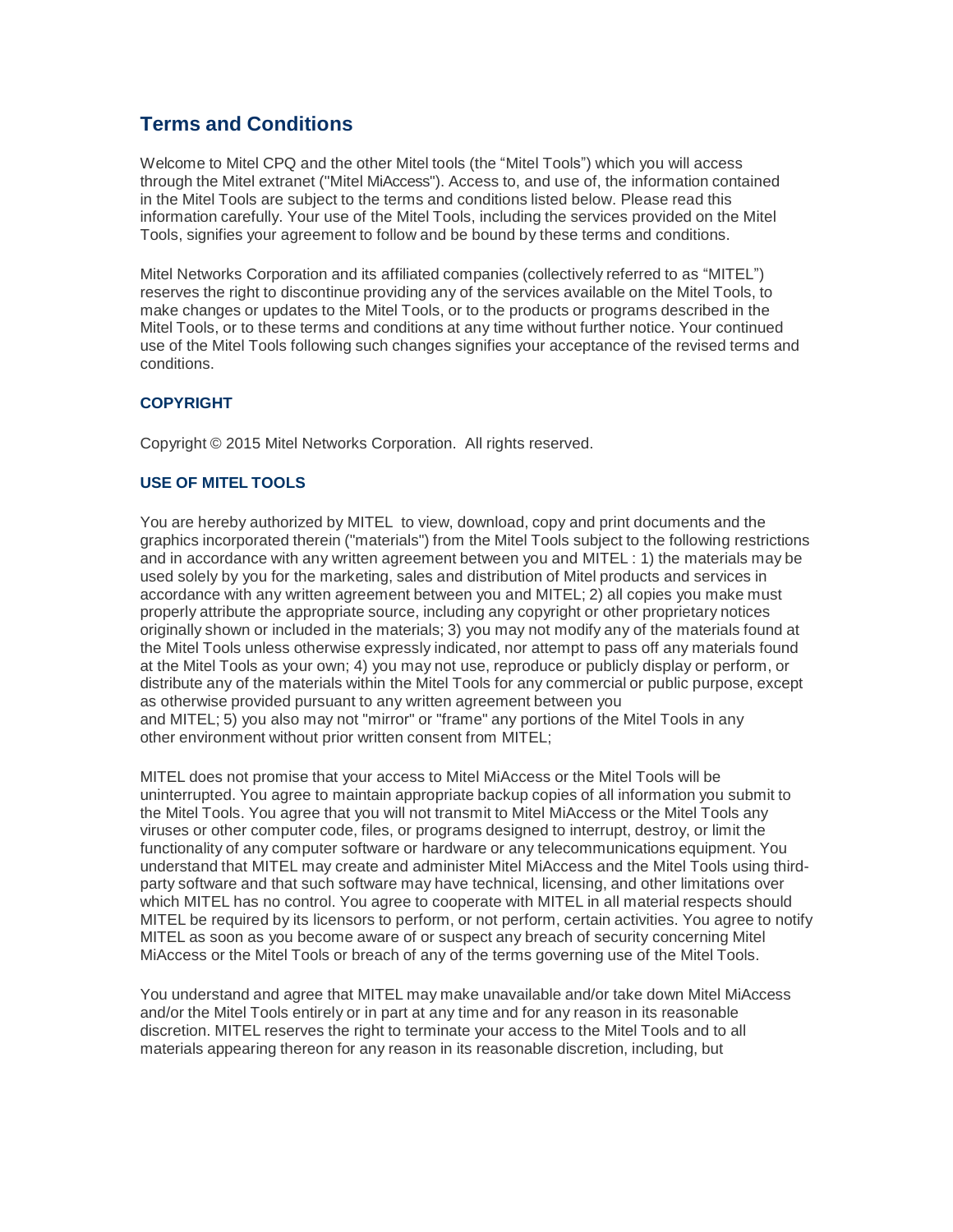not limited to, your failure to observe these terms and conditions, or for infringing or otherwise violating the rights of others.

## **ACCOUNTS, PASSWORDS AND SECURITY**

You must complete the registration process by providing and maintaining current, accurate and complete information as requested on the applicable registration form, and maintaining the strict confidentiality of your password. If MITEL has provided you with login information to enable you to access restricted URLs on Mitel MiAccess, be advised that such login information, as well as any content and materials located at or linked from that URL, is confidential and proprietary to MITEL, and you are not authorized to share any information you view, download, or otherwise use at that URL except as otherwise provided pursuant to any written agreement between you and MITEL. If you are using the services on behalf of your employer, you represent that you are authorized to accept these Terms of Use on your employer's behalf. You are solely responsible for maintaining the confidentiality of your password(s). You acknowledge and agree that certain services may provide password-restricted access to customer information such as names and certain products. By using Mitel MiAccess and registering for such services, you consent to MITEL ' display of such information via the services and accept all risks of unauthorized access to such information. You are also fully responsible for all activities that occur through the use of your account and password. You agree to notify MITEL immediately of any unauthorized use of your account or password or any other breach of security and ensure that you exit from your account at the end of each session. MITEL is not responsible or liable for any loss or damage that may occur as a result of someone else using your password or account, either with or without your knowledge. However, you could be held liable for losses incurred by MITEL or any other party due to someone else using your account or password. You may not use anyone else's account at any time, without the permission of the account holder. MITEL reserves the right to terminate your access to the services described in this section should MITEL in its sole discretion consider your use of Mitel MiAccess to be inappropriate in any way. Upon termination of your access to this site, you must destroy all materials obtained from this site which permit identification of any individual.

## **USE OF MITEL SOFTWARE**

Any MITEL computer software which may be downloaded or is otherwise available from the Mitel Tools, unless otherwise expressly indicated, is licensed subject to either the written license agreement between you and MITEL or the click-on license which you agree to at the time of download or use. Software to which either of these licenses is applicable is subject to the terms of its associated license agreement only, unless expressly stated otherwise.

However, if neither a written license nor a click-on license is available, your use of the MITEL software will be subject to the following conditions: 1) you may not use, reproduce, record, publish, publicly exhibit or distribute any software made available on the Mitel Tools without MITEL's express prior written consent; 2) you are granted a personal, non-exclusive license to use such software subject to the above restrictions; 3) such software is subject to all Warranties and Disclaimers as set forth below; 4) except as expressly granted elsewhere, MITEL and its licensors reserve all rights, title and interest in and relating to such software. This section does not apply to any third-party materials available on the Mitel Tools.

## **WARRANTIES AND DISCLAIMERS**

**EXCEPT WHERE EXPRESSLY PROVIDED OTHERWISE IN AN AGREEMENT BETWEEN YOU AND MITEL , ALL INFORMATION, SOFTWARE, PRODUCTS AND SERVICES ARE PROVIDED "AS IS" WITHOUT WARRANTY OF ANY KIND INCLUDING WARRANTIES OF MERCHANTABILITY, FITNESS FOR A PARTICULAR PURPOSE AND NON-INFRINGEMENT.**